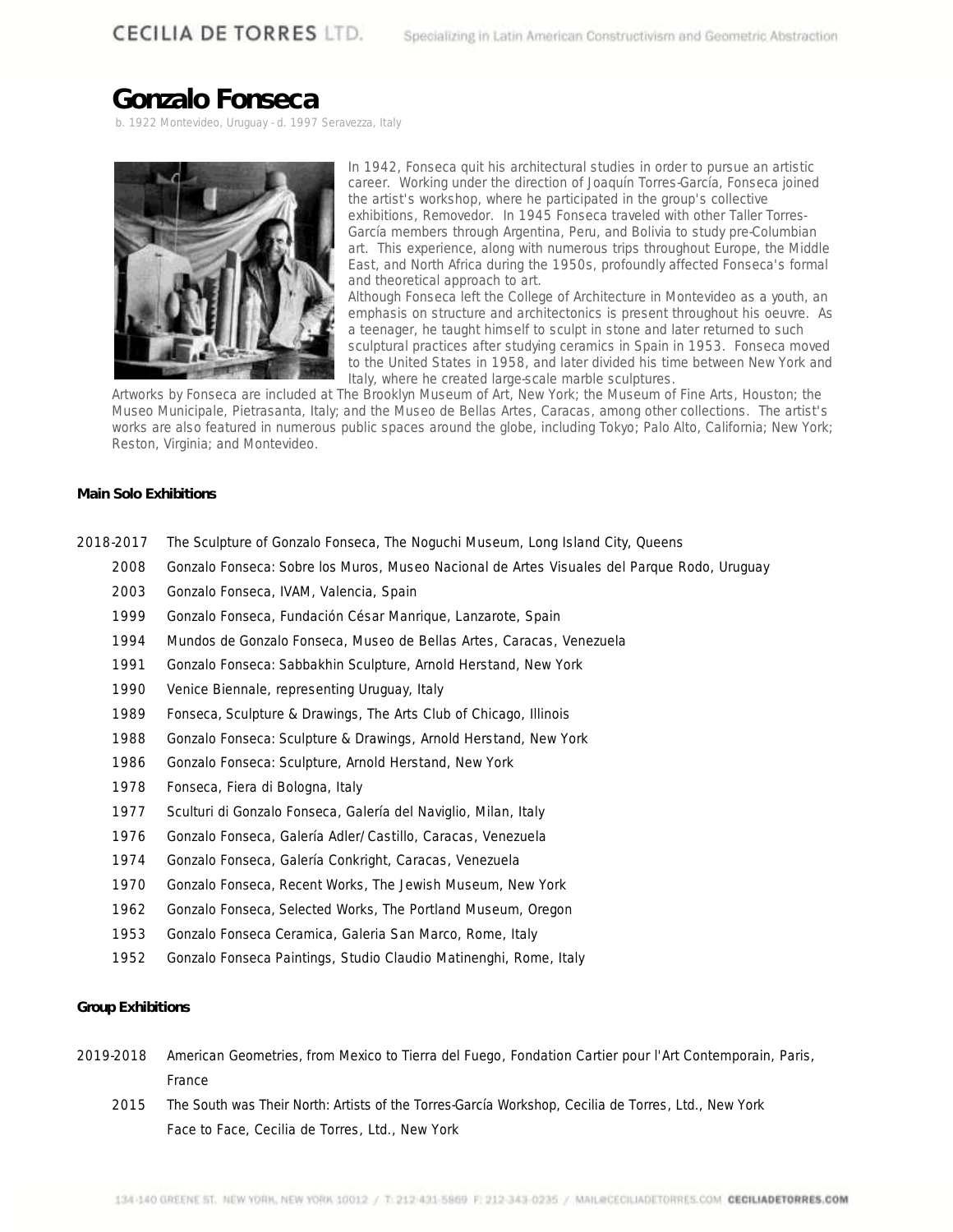- *Constructive Spirit*, The Newark Museum, New Jersey and Amon Carter Museum, Fort Worth, Texas *Constructivism in Relief: Taller Torres García*, Sicardi Gallery, Houston, Texas *Line-Plane-Volume/Sculpture: 1940-2006*, Cecilia de Torres, Ltd., New York *Modern and Contemporary Works On Paper*, Cecilia de Torres, Ltd., New York *Inverted Utopias*, Museum of Fine Arts, Houston, Texas *Modernism in Montevideo, New York and Buenos Aires-1930s-1970s*, Sicardi Gallery, Houston, Texas *Abstraction: The Amerindian Paradigm*, Pal. des Beaux Arts, Brussels, Belgium & IVAM, Spain *Heterotopías*, Museo Reina Sofía, Madrid, Spain *A Latin American Metaphysical Perspective*, Cecilia de Torres, Ltd., New York *North & South Connected: An Abstraction of the Americas*, Cecilia de Torres, Ltd., New York *The School of the South*, Anderson Gallery, Buffalo, New York; *La Escuela del Sur - El Taller Torres-García*, Iturralde Gallery, Los Angeles, California *A Escola do Sul*, Pavilhão Cultural Renée Behar, São Paulo, Brazil; *La Escuela del Sur*, Museo Bellas Artes, Caracas, Venezuela *T-G y 10 Artistas del Taller*, Galería Ruth Benzacar, Buenos Aires, Argentina *Dibujos en papel*, Galería Clavé, Caracas, Venezuela *El Taller Torres-García*, Museo Central de Costa Rica, San Juan, Costa Rica *Una estética permanente 60 mil años de escultura moderna*. Galería E. González, Madrid, Spain *The Still Life*, Cecilia de Torres Gallery, New York *Le Cercle de Torres-García*, Zabriskie Gallery, Paris, France *Constructive Universalism*, OAS Museum of the Americas, Washington, D.C. *65 Years of Constructivist Wood*, Cecilia de Torres, Ltd., New York *Torres-García y la Escuela del Sur*, Quinta Galería, Bogotá, Colombia *Latin American Artists of the 20th Century*, MOMA, New York; Centre Georges Pompidou, Paris, France *El Taller Torres-García, The School of the South*, Museo Reina Sofía, Madrid, Spain Archer M. Huntington Art Gallery, Austin, Texas; Museo de Monterrey, México; Museo Rufino Tamayo, México DF; The Bronx Museum, New York *The Latin American Spirit: Art & Artists in the U.S., 1920-1970*, Center for the Arts, New York Vero Beach, Florida; Institute of Culture, San Juan, Puerto Rico; El Paso Museum of Art, Texas; The Bronx Museum, New York *Latin American Artists in New York since 1970*, A.M. Huntington Gallery, Austin, Texas *Torres-García and his Legacy*, Kouros Gallery, New York 1985 Group Show, Veksolund, Denmark
- *Universalismo Constructivo*, Museo Nacional de Bellas Artes, Buenos Aires, Argentina
- *4 Constructivist works of the TTG*, The New School, New York
- *Jonges Schilders uit Uruguay*, Stedelljk Museum, Amsterdam, The Netherlands; Exposición de Arte Plástico, Museo San Martín Artigas, Buenos Aires, Argentina
- Bienal de Arte, São Paulo, Brazil (Uruguayan Delegation)
- *Torres-García & his Workshop*, OAS Museum, Washington, D. C.
- 1946 Arte d'América, Maison de l'Amérique, Paris, France
- 1943-49 TTG exhibitions in Uruguay, Argentina, France, Italy and the United States